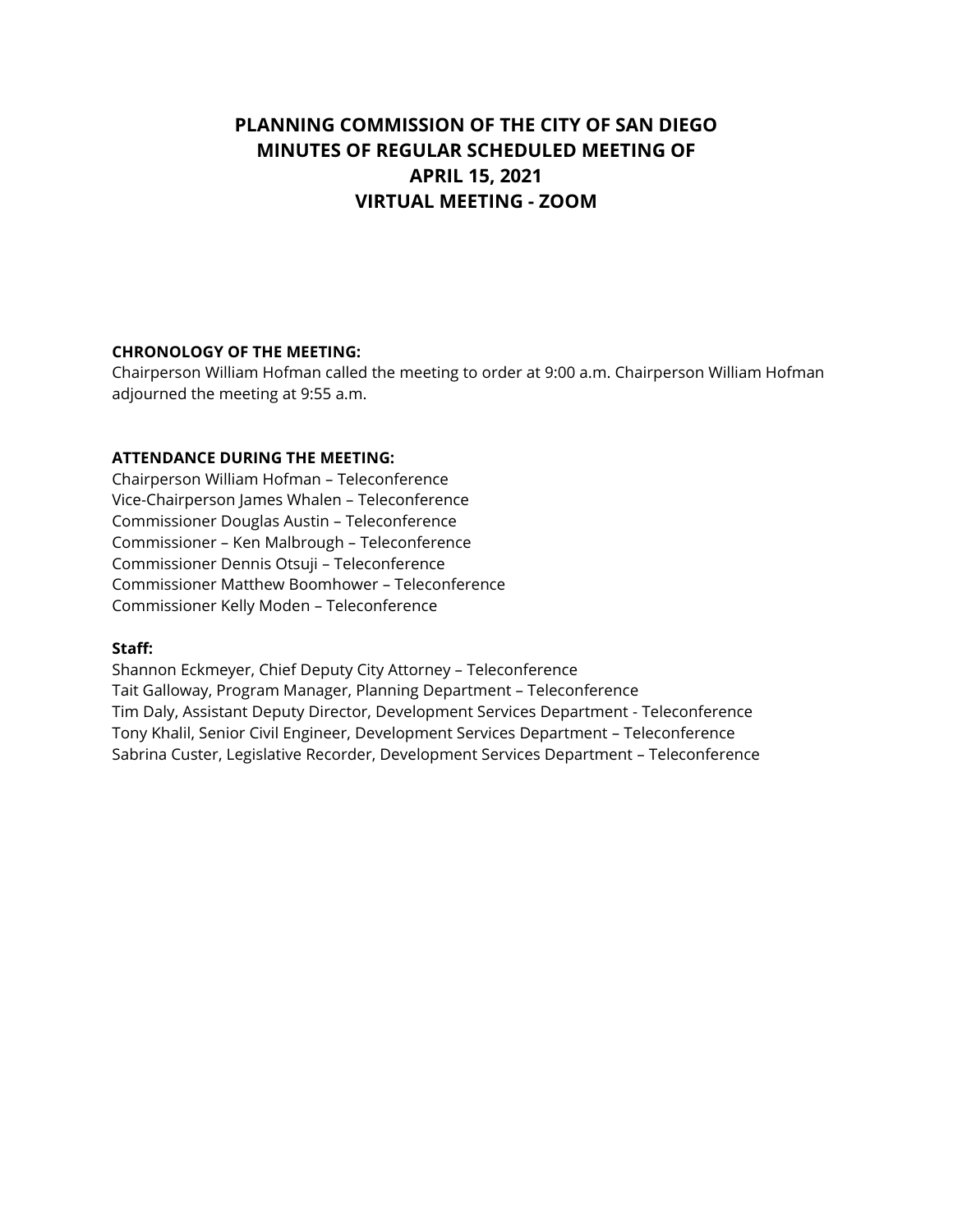#### **ANNOUNCEMENTS/PUBLIC COMMENT**

Chairman Hofman introduced new Commissioner Ken Malbrough

No Public Comment

#### **REQUESTS FOR ITEMS TO BE CONTINUED AND/OR WITHDRAWN**

Item # 3 The Junipers Project No. 586670 – Staff request a continuance to April 29, 2021

#### **CONSENT AGENDA**

**ITEM–1 DIGITAL LAURETTA LOFTS – PROJECT NO. 670610**

City Council District: 2 Plan Area: Linda Vista Staff: Martha Blake

Speakers on the Project: Tony Christiansen, William Demoran

#### **COMMISSION ACTION:**

MOTION BY VICE-CHAIRMAN WHALEN TO:

• APPROVE VESTING TENTATIVE MAP NO. 2456079

Second by Commissioner Austin. The motion passed by a vote of with 7-0-0 with Commissioners Hofman, Otsuji, Austin, Moden, Boomhower, Malbrough and Whalen yea.

#### **APPROVAL OF THE AGENDA**

Approved

#### **DIRECTOR'S REPORT**

No report from Development Services Department.

Tait Galloway, Planning Department, reported that the local San Diego Chapter of the American Planning Association has awarded the Planning Department with the Planning Agency Award for 2021. The Planning Department also received the award for Best Practice Award for the General Plan Housing Element, as well as the Environmental Planning Award for Complete Communities Housing Program. They also received the Merit Award for the Kearny Mesa Community Plan Update. Finally, they received a Merit Award for Transportation Planning category for Mission Boulevard Public Spaces and Active Transportation Plan.

Tait also provided answers to Commissioner Otsuji request regarding Street Trees removal.

Brad Richter, Urban Division, provided information to Commissioner Otsuji and the rest of the Commission on the Downtown Mobility Plan, addressing Commissioner Otsuji's questions on bicycle ways in downtown San Diego and Pedestrians in the right-of-way.

#### **COMMISSION COMMENT**

Vice-Chairman Whalen congratulated the Planning Department because the city prevailed in CEQA litigation